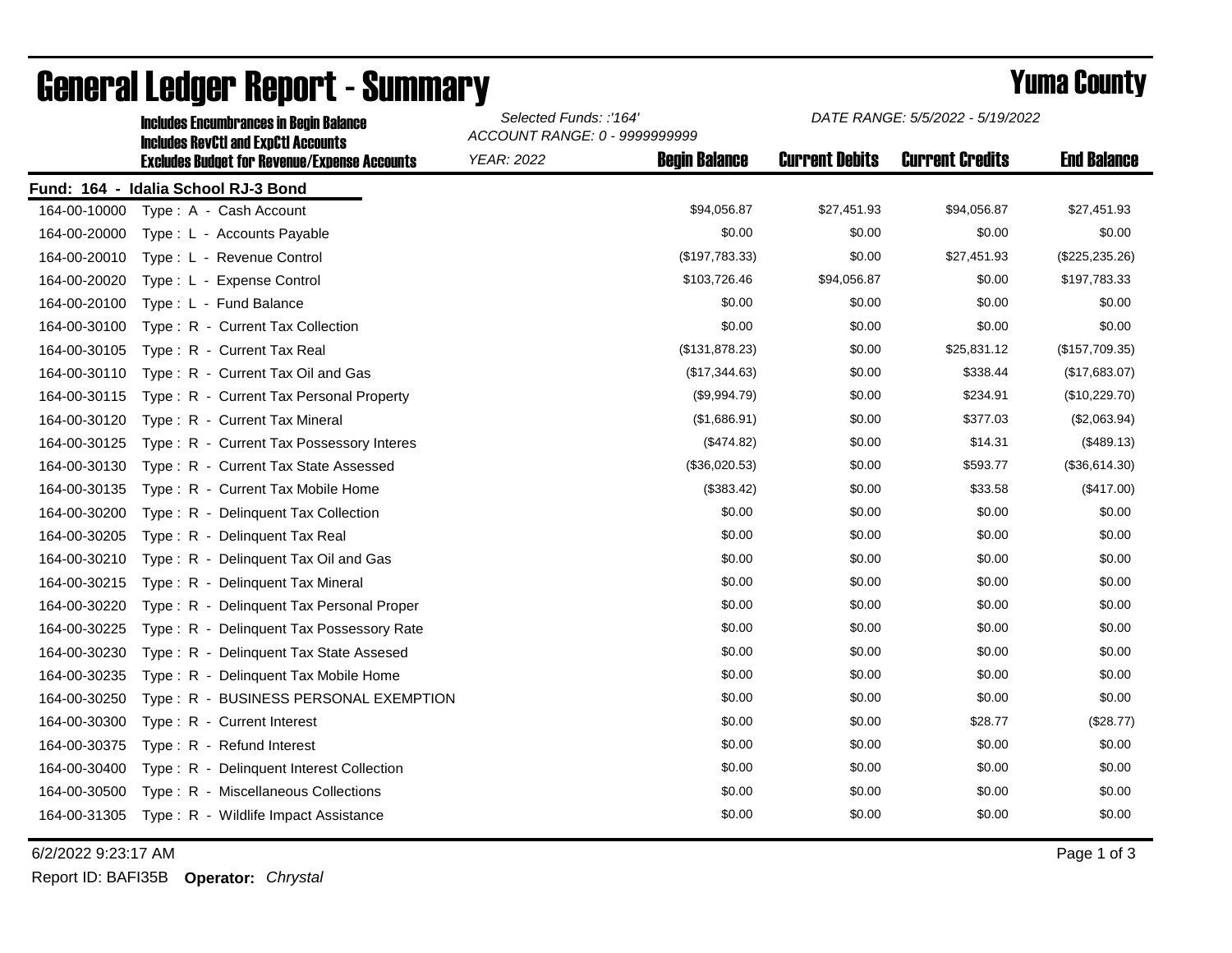|                                                     | <b>Includes Encumbrances in Begin Balance</b><br><b>Includes RevCtI and ExpCtI Accounts</b> |                                         |                                     | Selected Funds: :'164'<br>ACCOUNT RANGE: 0 - 9999999999 |                             | DATE RANGE: 5/5/2022 - 5/19/2022 |                       |                                  |                    |
|-----------------------------------------------------|---------------------------------------------------------------------------------------------|-----------------------------------------|-------------------------------------|---------------------------------------------------------|-----------------------------|----------------------------------|-----------------------|----------------------------------|--------------------|
| <b>Excludes Budget for Revenue/Expense Accounts</b> |                                                                                             |                                         |                                     | <b>YEAR: 2022</b>                                       |                             | <b>Begin Balance</b>             | <b>Current Debits</b> | <b>Current Credits</b>           | <b>End Balance</b> |
| Fund: 164 - Idalia School RJ-3 Bond                 |                                                                                             |                                         |                                     |                                                         |                             |                                  |                       |                                  |                    |
| 164-00-32100                                        |                                                                                             | Type: R - Transfers In                  |                                     |                                                         |                             | \$0.00                           | \$0.00                | \$0.00                           | \$0.00             |
| 164-00-33000                                        |                                                                                             | Type: R - Auto Tax B Collection         |                                     |                                                         |                             | \$0.00                           | \$0.00                | \$0.00                           | \$0.00             |
| 164-00-33100                                        |                                                                                             | Type: R - Auto Tax A & F Collection     |                                     |                                                         |                             | \$0.00                           | \$0.00                | \$0.00                           | \$0.00             |
| 164-00-49100                                        |                                                                                             | Type: X - Treasurer Fees                |                                     |                                                         |                             | \$0.00                           | \$0.00                | \$0.00                           | \$0.00             |
| 164-00-49500                                        |                                                                                             | Type: X - Checks Written / ACH Transfer |                                     |                                                         |                             | \$103.726.46                     | \$94.056.87           | \$0.00                           | \$197,783.33       |
|                                                     |                                                                                             |                                         | Fund: 164 - Idalia School RJ-3 Bond |                                                         | Totals :                    | (\$94,056.87)                    | \$215,565.67          | \$148,960.73                     | (\$27,451.93)      |
|                                                     |                                                                                             |                                         | <b>Total Fund Revenues:</b>         | \$27,451.93                                             | <b>Total Fund Expenses:</b> |                                  | \$94,056.87           | <b>Net Revenue Over Expense:</b> | ( \$66, 604.94)    |

## General Ledger Report - Summary **Seneral Ledger Report - Summary**